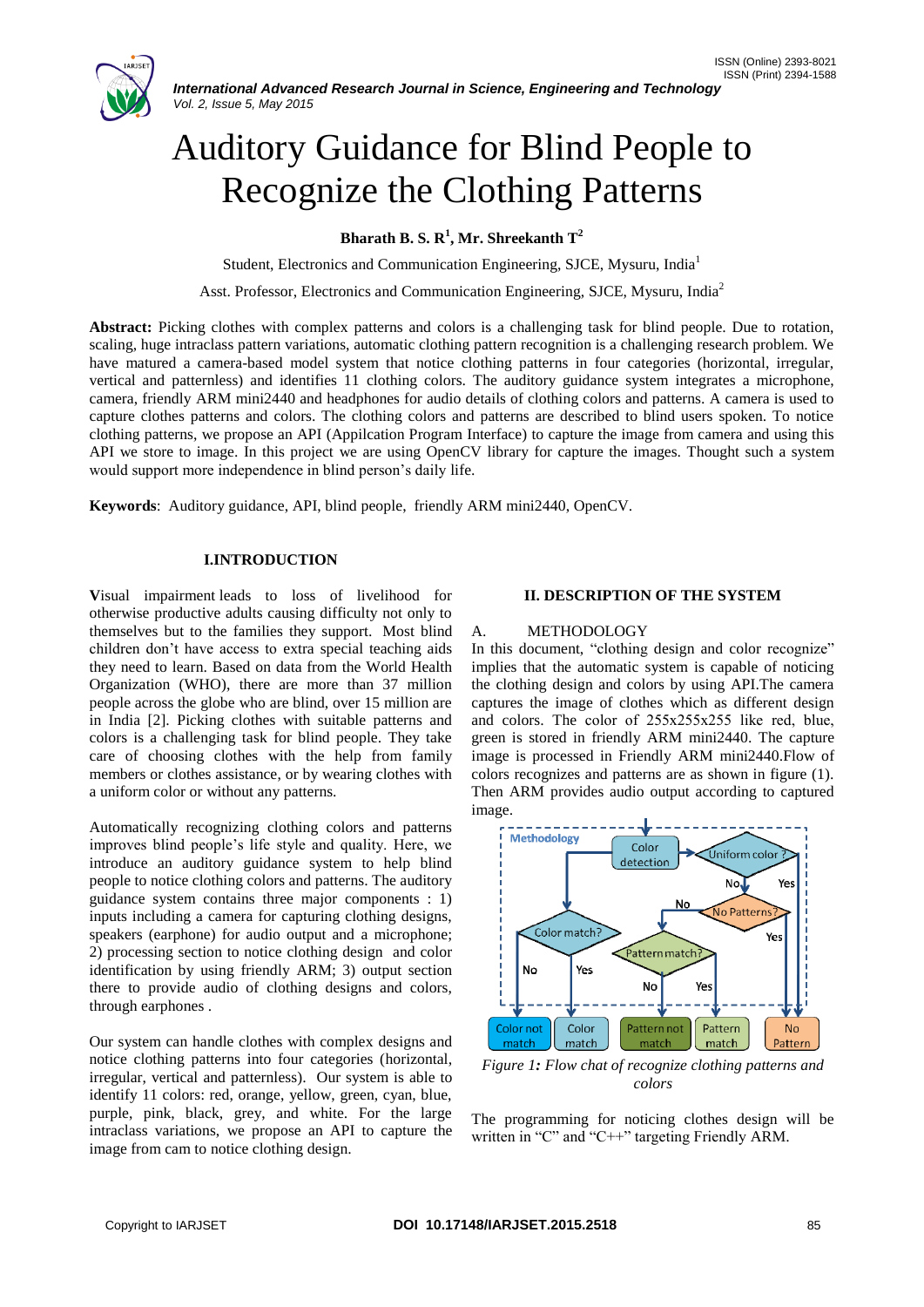

*International Advanced Research Journal in Science, Engineering and Technology Vol. 2, Issue 5, May 2015*

# B. IMPLEMENTATION PROPOSAL

This project is divided into two parts; hardware and software. It consists of the input, processor and the output as show in Figure (2). The system will receive captured clothing image and processed in Friendly ARM then send output to speaker. It is planned to improve the life style of blind people and it provides more independence and privacy.



*Figure 2: Block diagram of system design.*

**Friendly ARM mini2440:**



Figure 3**:** Components in Friendly ARM mini2440

The mini2440 is a practical low‐cost ARM9 Single Board Computer (SBC) with a very high performance/cost ratio.

With the Samsung S3C2440, the use of quality peripheral chips and professional layout, it is very robust. The Mini2440 uses a 4‐layer board design with high quality equal‐length bus routing in timing critical areas, and has gold immersion processing.

The quality control and production environment are the same as those of modern high-speed motherboards.

# **Audio Interface:**

The S3C2440's built in I2S bus interface is directly linked to an external 8/16 bit stereo CODEC. The circuit with the UDA1341 audio decoder chip is taken directly from a Samsung reference design using the CPU's GPB4, GPB3, GPB2 port analog implementation of the L3‐Bus specification L3DATA, L3CLOCK, L3MODE, their initialization.





# **CMOS CAMERA Interface:**

The Mini2440 S3C2440 CMOS camera interface uses a 20 pin 2.0mm pitch pin header that precisely accepts our CAM130 camera module. There are no electronic parts in CAM130 PCB. CAM130 simply relays the signal to a ZT130G2 camera module.



**Figure 5:** CMOS CAMERA Interface in Friendly ARM mini2440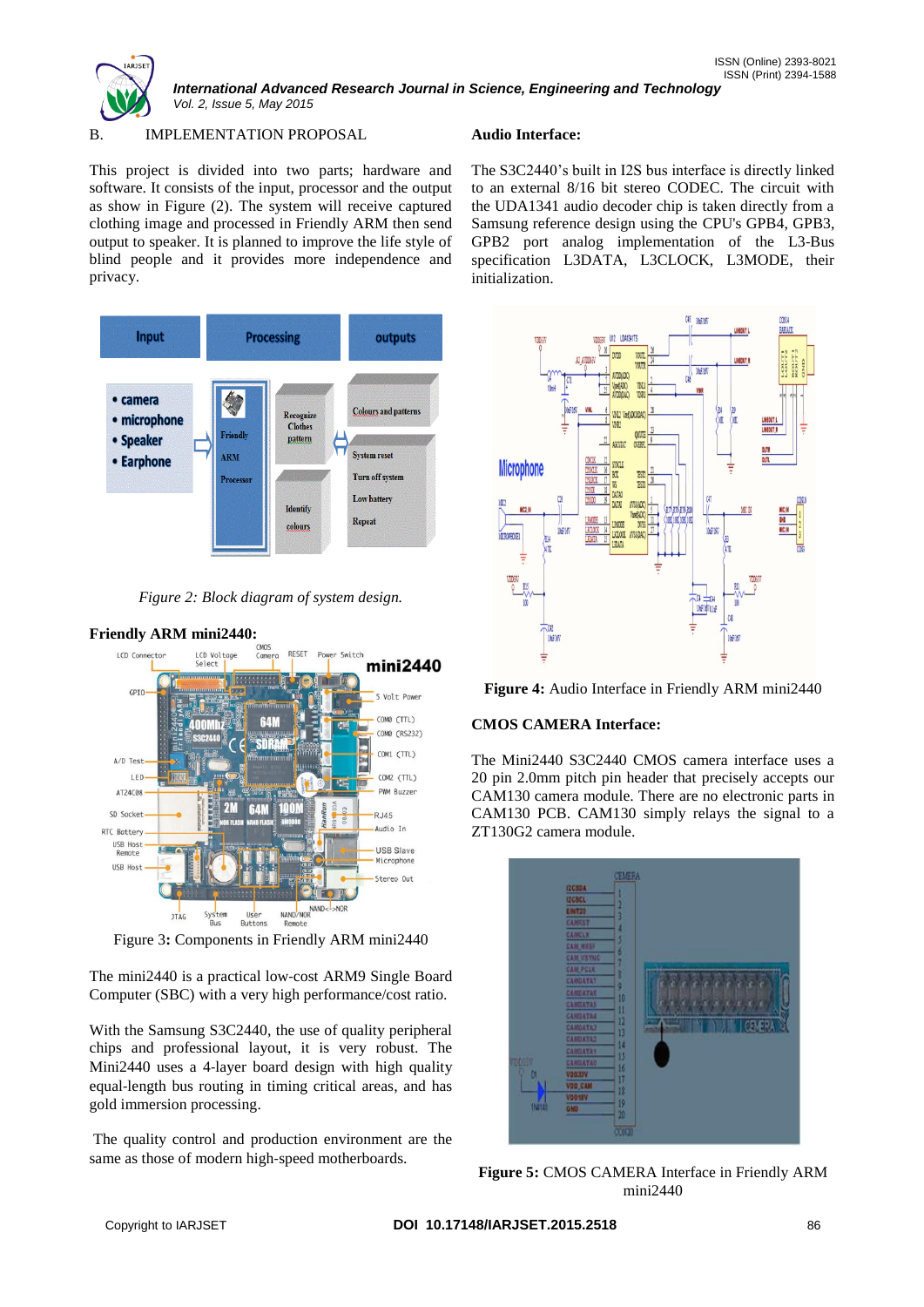

*International Advanced Research Journal in Science, Engineering and Technology Vol. 2, Issue 5, May 2015*

The CAMERA interface is set by the appropriate General Purpose Input / Output (GPIO) registers and is a multiplexed port.

The following table is a list of General Purpose Input / Output pins.

| Pin#         | CAMERA            | Alternate | Pin#           | CAMERA   | Alternate |
|--------------|-------------------|-----------|----------------|----------|-----------|
| $\mathbf{1}$ | I2CSDA            | GPE15     | $\overline{2}$ | I2CSCL   | GPE14     |
| 3            | EINT20            | GPG12     | 4              | CAMRST   | GPJ12     |
| 5            | CAMCLK            | GPJ11     | 6              | CAM_HREF | GPJ10     |
| 7            | CAM VSYNC         | GPJ9      | 8              | CAM PCLK | GPJ8      |
| 9            | CAMDATA7          | GPJ7      | 10             | CAMDATA6 | GPJ6      |
| 11           | CAMDATA5          | GPJ5      | 12             | CAMDATA4 | GPJ4      |
| 13           | CAMDATA3          | GPJ3      | 14             | CAMDATA2 | GPJ2      |
| 15           | CAMDATA1          | GPJ1      | 16             | CAMDATA0 | GPJ0      |
| 17           | VDD33V3.3V        |           | 18             | VDD CAM  |           |
| 19           | <b>VDD18V1.8V</b> |           | 20             | GND      |           |

**Table 1:** list of the corresponding GPIO pins.

## **III.FEATURES**

 In computer programming, an API (Appilcation programming interface) is a tool for building software application and it is a set of protocols, routines. Software component in terms of input, output and its operations are expresses by an API. Functionalities of an API are independent of their respective implementation. Providing all building blocks with good an API we can develop a program easily. A programmer then brings the blocks together. In addition to have computer hardware or databases, such as video card or HDD (hard disk drives), an API can comfort the work of programming GUI components. For example, an API can promote integration of new features into existing applications (a so called "plug-in API").

An API can also guide otherwise distinct applications with sharing data, which can aid to integrate and enhance the functionalities of the applications. APIs usually come in the form of a library that carry specifications for data structures, routines, variables, object classes. In different cases, notably SOAP and REST services, an API is easily a specification of remote calls solved to the API consumers [3].

An API specification can take too many forms, like POSIX, the libraries of a programming language, vendor documentation, e.g., the Standard Template Library in C++ like OpenCV. An API different from an application binary interface (ABI) in that an API is source code based while an ABI is a binary interface. For instance the Linux Standard Base provides an ABI, while POSIX is an API. [4] [5]

## A. API in procedural languages

In most procedural languages, an API specifies a set of functions or routines that accomplish a specific task or are allowed to interact with a specific software component.

For example, the math API on UNIX systems is a specification on how to use the image capture functions included in the opencv library. Among these functions there is a function, named *cvCaptureFromCAM(),* that can be used to compute the capture the image of a given cloth.

| $CvCapture*$ | capture | $=$ | cvCaptureFromCAM( |
|--------------|---------|-----|-------------------|
| CV_CAP_ANY)  |         |     |                   |

B. System and interface design

The camera-based clothing recognition aid prototype for blind people integrates a camera, a microphone, friendly ARM mini2440, and a Bluetooth headset for audio description of clothing colors and patterns.

A camera mounted upon sunglasses which are used by blind persons is used to capture clothing images. The clothing colors and patterns are described to blind users with minimal noise to hearing.

In order to help blind and visually impaired people to interact, speech commands input from a microphone are used to provide system control and function selection. As shown in Figure 6, the design of interface includes *high priority commands and basic functions*.

*Basic block:* A blind and visually impaired people can verbally request the function he/she wants the clothing recognition help to perform. The detected results will be presented to the blind and visually impaired people as audio outputs including *not detected, detected*, and *start a new function*. As for the *detected* function, the next level functions include *pattern/colors* to announce the recognized clothing dominant colors and patterns; *repeat results* to repeat the recognized result; and *save result* to save the clothing image with associated color and pattern information in the computer.

*High priority block:* A blind and visually impaired people can set the system configuration by several high priority speech commands such as *stop function* (i.e., abort current task), *turn-off system*, *system restart*, low battery. At any time these high priority commands can be used . The battery level will also be analyzed and an audio warning is provided to blind user if the battery level is low.